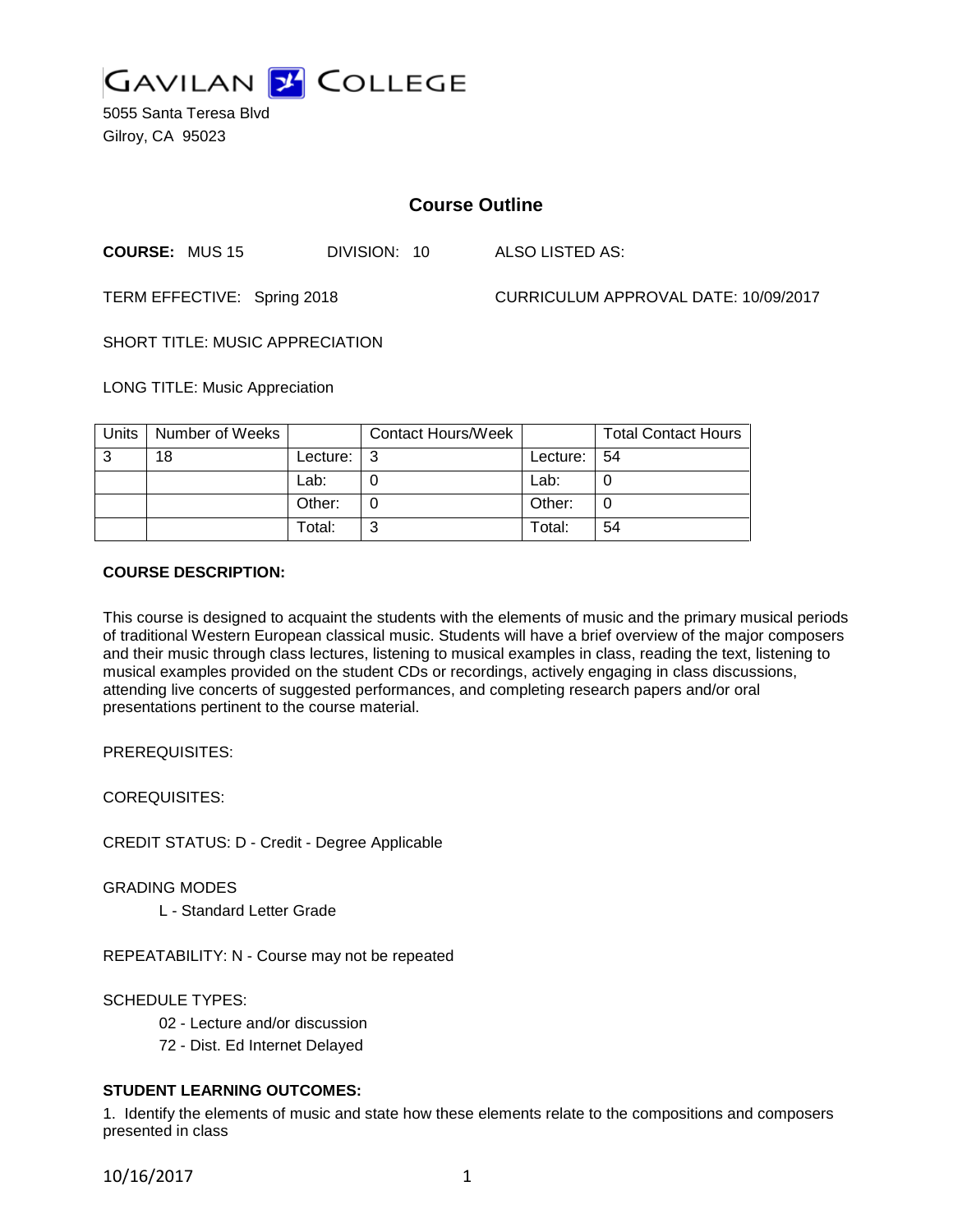Measure of assessment: class discussions, musical analysis , written assignments

2. Apply the course information to classical music concerts to enhance expression, personal awareness, and aesthetic enlightenment

Measure of assessment: Listening exams, quizzes, class discussions

3. Acquire a basic vocabulary for the study of western music terminology

## **CONTENT, STUDENT PERFORMANCE OBJECTIVES, OUT-OF-CLASS ASSIGNMENTS**

Curriculum Approval Date: 10/09/2017

6 Hours

Content: Week1: Introduction/Listening to Music

Student Performance Objectives (SPO): Out-of-Class Assignments: Text book reading on the covered topic, listening assignments

Out-of-Class Assignments:

3 Hours

Content: Week 2: The Elements of Music, The Middle Ages, and Renaissance. Listen to the music listed in the reading

Student Performance Objectives (SPO): Identify, analyze various styles of the Middle Ages and its influences

Out-of-Class Assignments: text book reading on the covered topic, listening assignments.

Out-of-Class Assignments:

3 Hours

Content: Week 3: The Baroque Period

Student Performance Objectives (SPO): Analyze and identify various styles of the Baroque period and its terminology

Out-of-class Assignments: text book reading on the covered topic, listening assignments. Select a blues artist and write a paper on this artist's contribution to the style.

Out-of-Class Assignments:

33 Hours

Content: Week 4: Bach and Vivaldi

Student Performance Objectives (SPO): Identify the characteristics and influences of Bach and Vivaldi Out-of-Class Assignments: text book reading on the covered topic, listening assignments and library research on the prominent artist or composer of this style.

Out-of-Class Assignments:

3 Hours

Content: Week 6: Handel

Student Performance Objectives (SPO): Analyze and identify various styles and terminology of Handel's music

Out-of-Class Assignments: text book reading on the covered topic, listening assignments.

Out-of-Class Assignments:

3 Hours

Content: Week 7: The Classical Era Mozart, Beethoven, Haydn

Student Performance Objectives (SPO): Identify, analyze and define the influences of Classical composers. Out-of-Class Assignments: text book reading on the covered topic, listening assignments and two page research paper.

Out-of-Class Assignments:

3 Hours

Content: Week 8: Review/Midterm

Student Performance Objectives (SPO):

Out-of-Class Assignments:

3 Hours

10/16/2017 2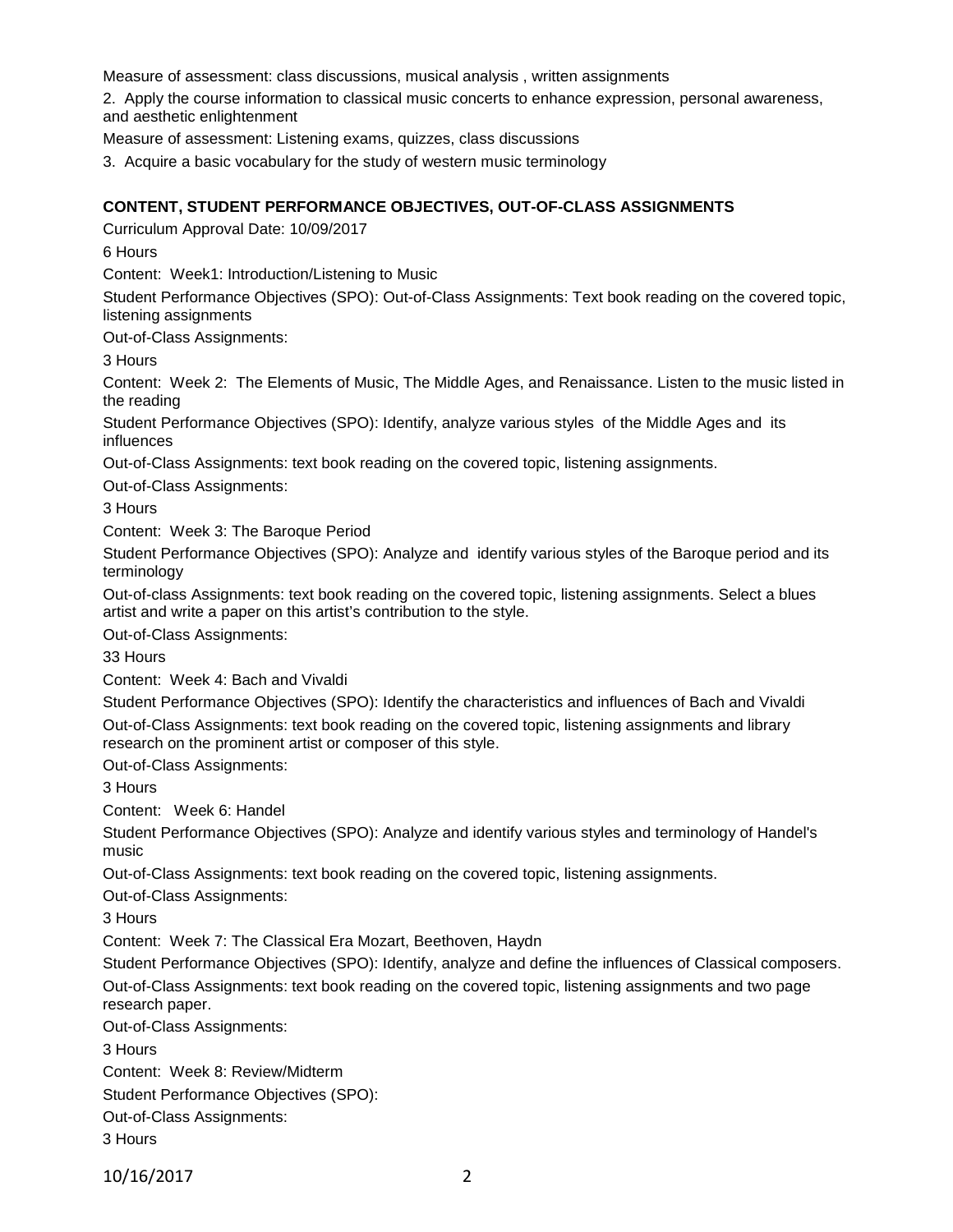Content: Week 9: Classical Opera Student Performance Objectives (SPO): Analyze and define the characteristics and terminology of Classical opera. Out-of-Class Assignments: text book reading on the covered topic, listening assignments. Out-of-Class Assignments: 3 Hours Content: Week 10: The Romantic Era Student Performance Objectives (SPO): Analyze and define the characteristics and terminology of Classical opera. Out-of-Class Assignments: text book reading on the covered topic, listening assignments. Out-of-Class Assignments: 3 Hours Content: Week 11: Wagner, Chopin, Brahms Student Performance Objectives (SPO): Analyze and define the characteristics and terminology of Classical opera. Out-of-Class Assignments: text book reading on the covered topic, listening assignments. Out-of-Class Assignments: 3 Hours Content: Week 12: Romantic Opera Student Performance Objectives (SPO): Analyze and define the characteristics and terminology of Classical opera. Out-of-Class Assignments: text book reading on the covered topic, listening assignments. Out-of-Class Assignments: 3 Hours Content: Week 13: 20th Century Styles Student Performance Objectives (SPO): Analyze and define the characteristics and terminology of Classical opera. Out-of-Class Assignments: text book reading on the covered topic, listening assignments. Out-of-Class Assignments: 6 Hours Content: Week 14 and 15: Mahler Symphonies Student Performance Objectives (SPO): Analyze and define the characteristics and terminology of Classical opera. Out-of-Class Assignments: text book reading on the covered topic, listening assignments. Out-of-Class Assignments: 3 Hours Content: Week 16: Review/ Final Exam Student Performance Objectives (SPO): Out-of-Class Assignments:

# **METHODS OF INSTRUCTION:**

Lecture, discussion, active listening, group reports, concert critique

## **OUT OF CLASS ASSIGNMENTS:**

Required Outside Hours: 25

Assignment Description: Students will engage in the creative process relevant to music appreciation by physically attending assigned concerts and viewing assigned concerts online.

Required Outside Hours: 40

Assignment Description: Students will read and study from the required textbook, assigned articles and various academic journals.

Required Outside Hours: 30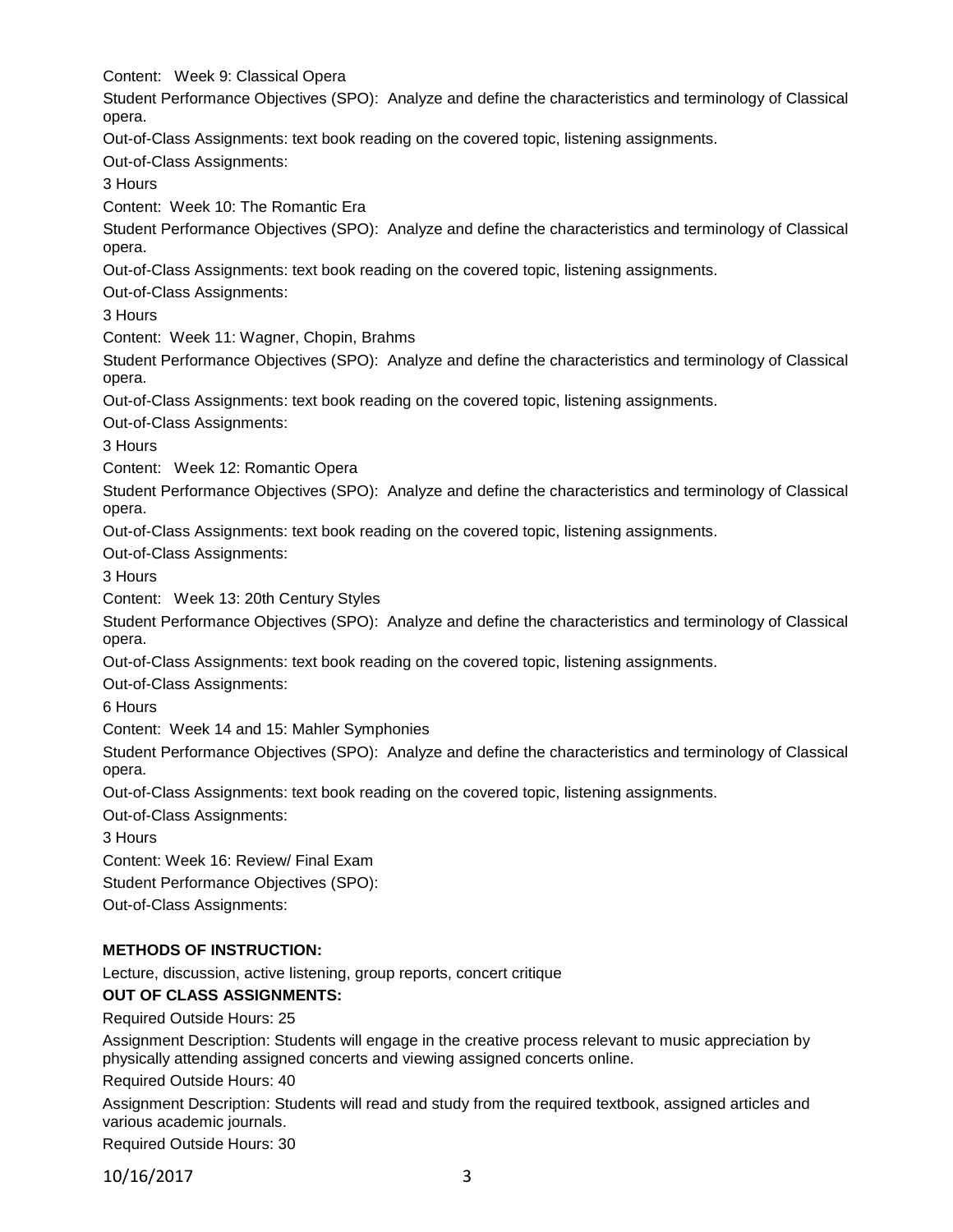Assignment Description: Students will write weekly reading summaries and two research papers - one at the midway point and the other as part of their final.

Required Outside Hours: 13

Assignment Description: Students will be required to listen to various recordings at the library.

#### **METHODS OF EVALUATION:**

Writing assignments Percent range of total grade: 30 % to 40 % Essay Exams Term or Other Papers Other: multiple choice/listening If this is a degree applicable course, but substantial writing assignments are NOT appropriate, indicate reason: Problem-solving assignments Percent of total grade: 10.00 % Percent range of total grade: 10 % to 20 % Quizzes Exams Objective examinations

Percent of total grade: 40.00 %

### **REPRESENTATIVE TEXTBOOKS:**

Required: Forney/Machlis, The Enjoyment of Music, Norton, 2015 Or other appropriate college level text. Verified by: Dahveed Behroozi

#### **ARTICULATION and CERTIFICATE INFORMATION**

Associate Degree: GAV C1, effective 201770 CSU GE: CSU C1, effective 201770 IGETC: IGETC 3A, effective 201770 CSU TRANSFER: Transferable CSU, effective 201770 UC TRANSFER: Transferable UC, effective 201770

SUPPLEMENTAL DATA: Basic Skills: N Classification: Y Noncredit Category: Y Cooperative Education: Program Status: 1 Program Applicable Special Class Status: N CAN: CAN Sequence: CSU Crosswalk Course Department: MUS CSU Crosswalk Course Number: 15 Prior to College Level: Y Non Credit Enhanced Funding: N Funding Agency Code: Y

10/16/2017 4